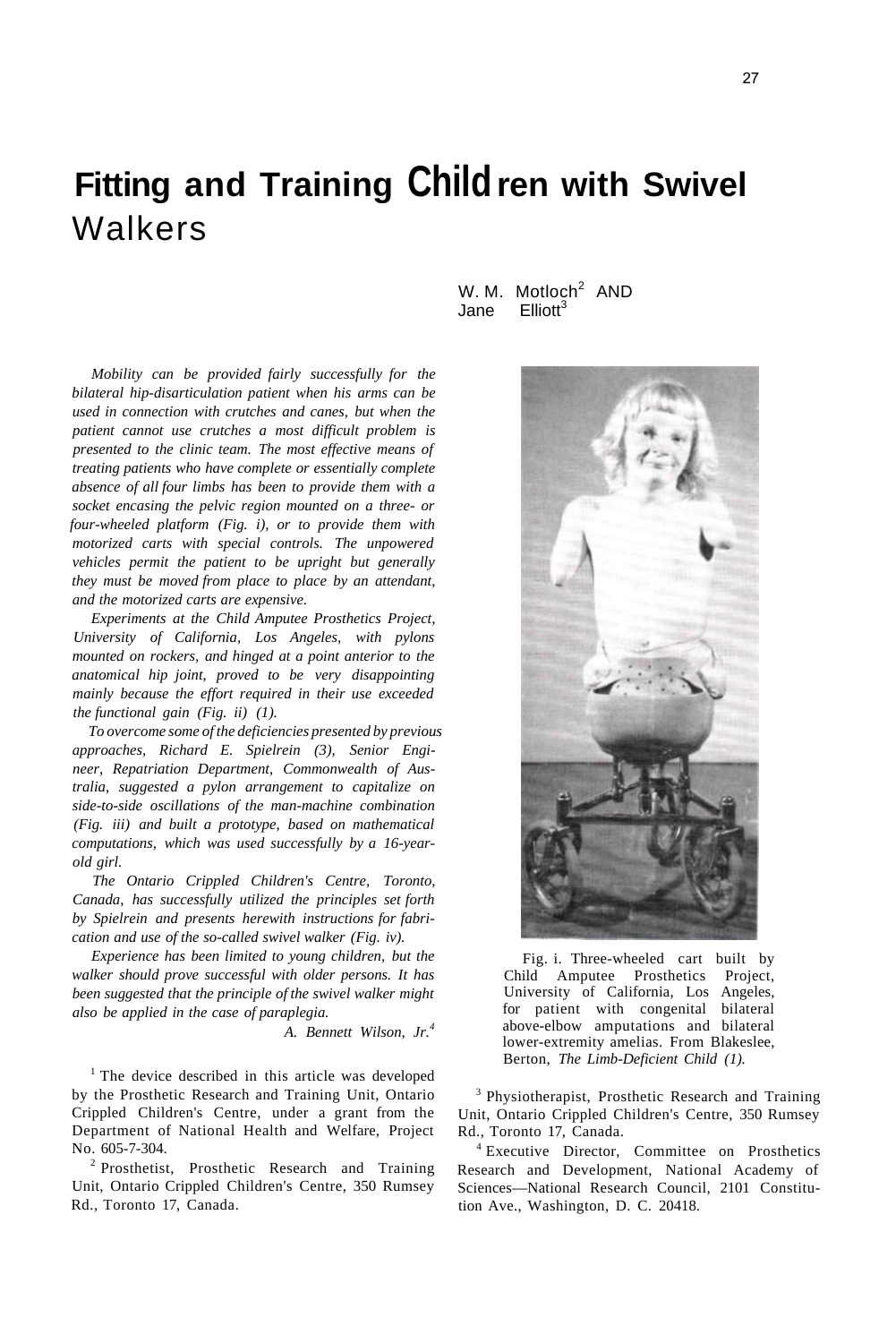

Fig. ii. Same child who appears in Figure i shown on pylons mounted on rockers and hinged at a point anterior to the anatomical hip joint. Although the child learned to ambulate with this device, her progress was slow and the energy expenditure extremely high. From Blakeslee, Berton, *The Limb-Deficient Child (1).* 

The swivel walker in its simplest form (Fig. 1) consists of two pylons attached in a vertical position to a pelvic socket, and two foot pieces which are attached to the pylons so that each may rotate about the vertical axis of the appropriate pylon. Stops are provided to limit rotation of the feet in each direction, and a spring returns the feet to a neutral position when no force is applied.

The soles of the feet are canted in relation to the floor, and the pylons are positioned with their center lines falling posterior to the center of gravity of the patient and prosthesis



Fig. iii. Swivel walker developed by Richard E. Spielrein, Senior Engineer, Repatriation Department, Commonwealth of Australia. From Spielrein, R. E., *A Simple Walking Aid for Legless People (3).* 

so that tilting of the body on one side will cause rotation of the socket about the long axis of the pylon on the tilting side. The contralateral pylon is raised initially and swings forward due to gravity until it strikes the floor ahead. Backward motion can be obtained by tilting sideways and leaning backward so that the center of gravity falls posterior to the center lines of the pylons. Of course, to manipulate the swivel walker, the patient must have a mobile trunk.

The type of walker suggested for initial use is shown in Figure 2. Later, a more cosmetic device can be used.

The socket is essentially the same as that for a conventional bilateral hip-disarticulation prosthesis *(2)* and is mounted on a platform which, in turn, is mounted on two aluminum tubes. In the bottom end of each pylon is mounted an ankle joint, or rotation unit, which in turn is attached to a foot piece mounted so that the inner edge rests on the floor when the appliance is at rest (Fig. 2). The foot pieces should have rubber soles to prevent slipping.

#### MEASUREMENTS

Measurements that need to be recorded (Fig. 3) are:

Crown-rump length Waist width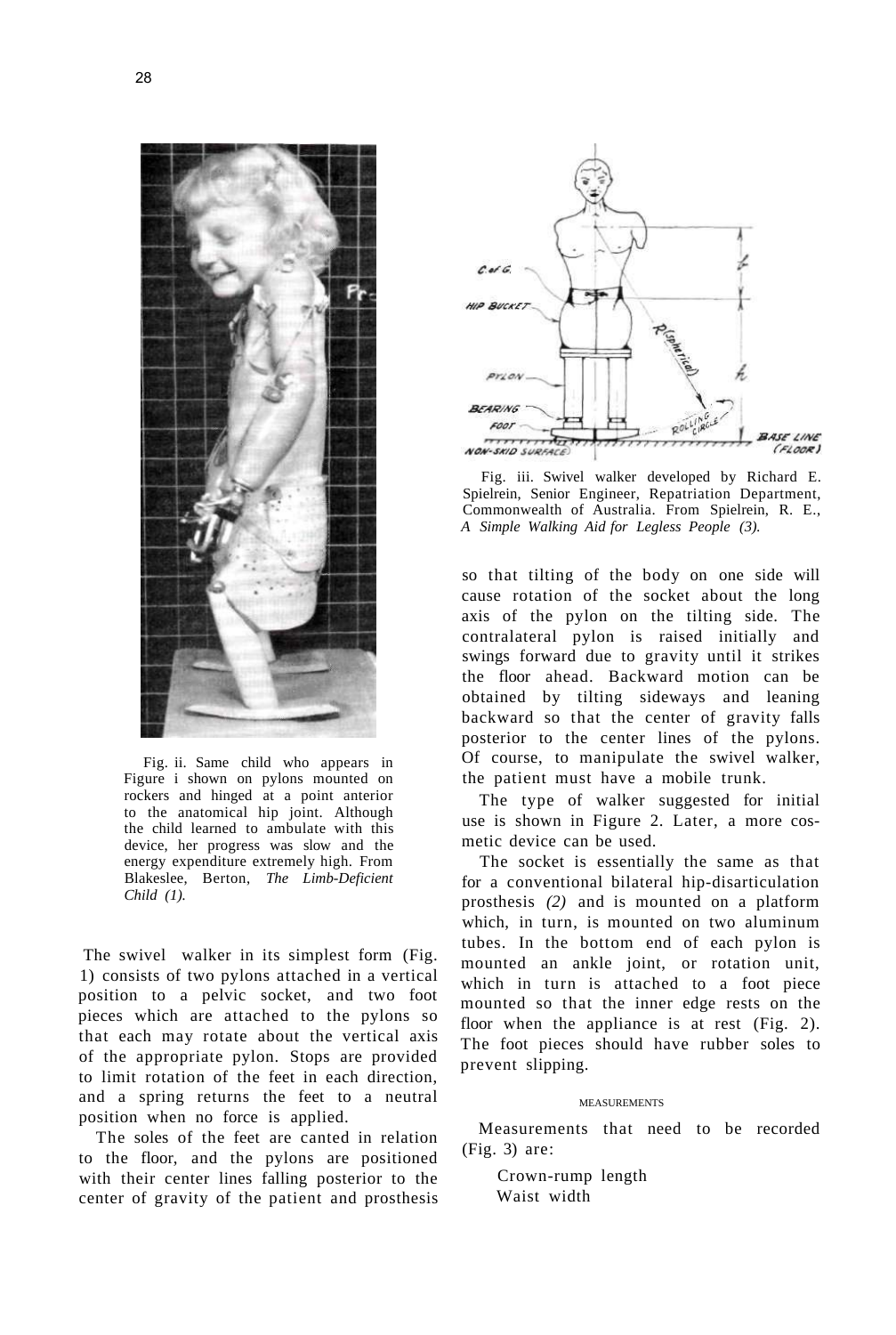

Fig. iv. Swivel walker developed by the Ontario Crippled Children's Centre, Toronto, Canada.

Crest of ilium to ischial tuberosities Distance between ischial tuberosities Maximum distance across pelvis

The "normal" height of the child with pylons on can be estimated by multiplying the crown-rump length by two or a little less.

#### TAKING THE CAST

Taking the cast usually requires the services of two people. A length of large-diameter stockinette is sewn closed at one end, with openings for existing limbs if present. Straps or webbing are used to suspend the stockinette from an overhead hook. This arrangement ensures firm contours and supports the child. The lower trunk, excluding the limbs, is then wrapped with plaster bandages up to the rib cage.

If the child is not toilet trained, the cast is made over the diapers. If diapers are not worn, the ischial tuberosity, pubic tubercle, crests and anterior spine of the ilium, and the rib cage are marked as shown in Figure 4. For use in alignment, vertical lines indicating the lateral and sagittal planes are drawn on the cast before it is removed from the patient.

#### FABRICATION

#### SOCKET

The original socket is usually made so that it extends a little higher than the waist, both front and back, for early training. As ability to balance improves and proficiency increases, the height can be reduced to approximately waist level. It is important that forward, backward, and side-to-side motions of the torso are not restricted.

The original socket fabricated for testing the first model of the swivel walker was heatformed out of acrylic sheet, but all later models have been of polyester laminate. Two complete layers of Dacron felt, two partial layers of Dacron felt, and two partial layers of glass cloth are used, as shown in Figure 5. The lay-up is completed with four layers of nylon stockinette before impregnation with a mixture of 70 per cent rigid and 30 per cent flexible polyester resin. The laminate should be formed under a vacuum in order to prevent unnecessary bulk.

After curing and removal from the plaster cast, the socket is trimmed approximately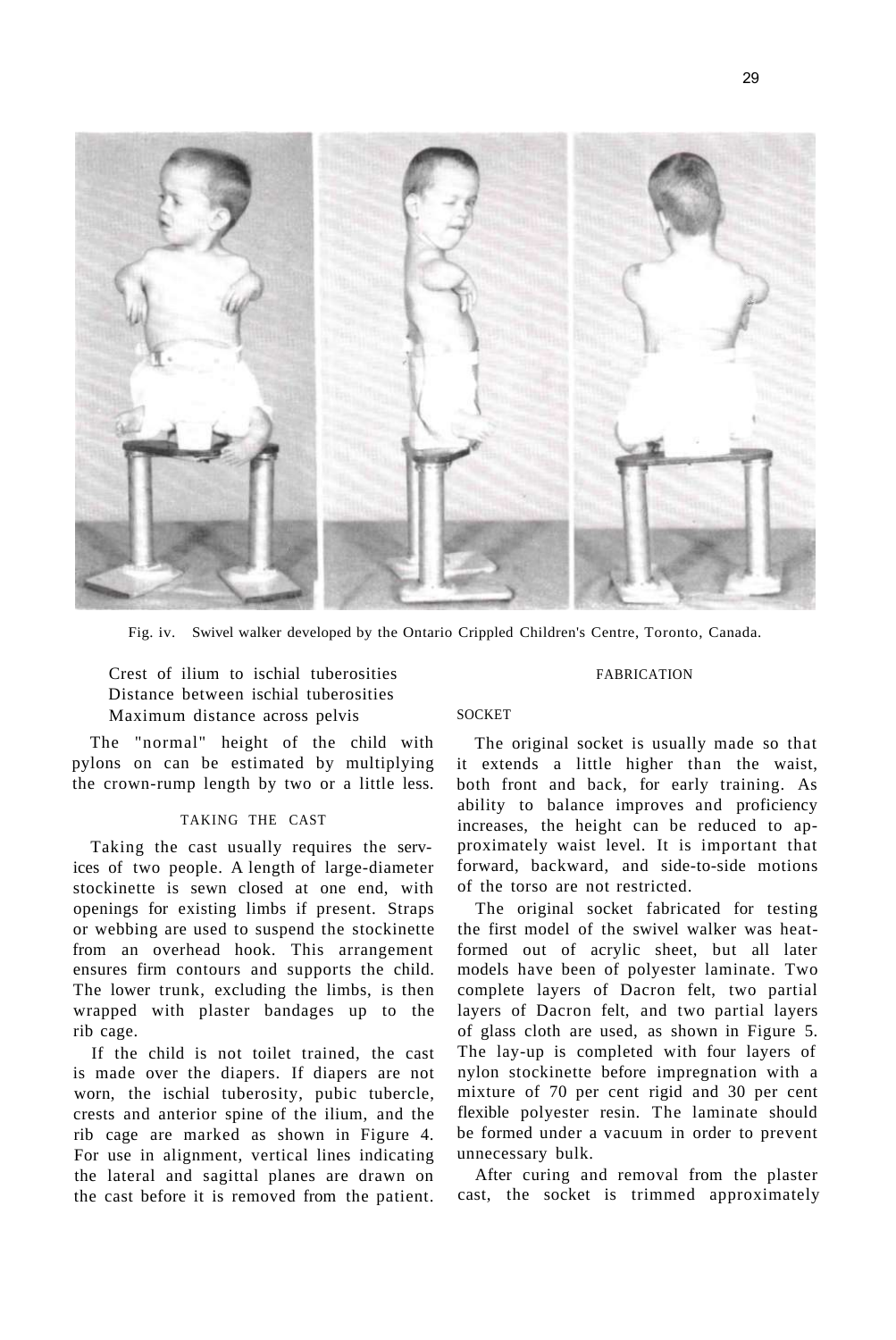

Fig. 1. Principle of the swivel walker. The child can transfer his weight to one foot by leaning sideways and then swivel forward about this foot, using only the force of gravity. Stops are provided to limit forward or backward swing, with springs returning the foot to the neutral position when it has been returned to the floor.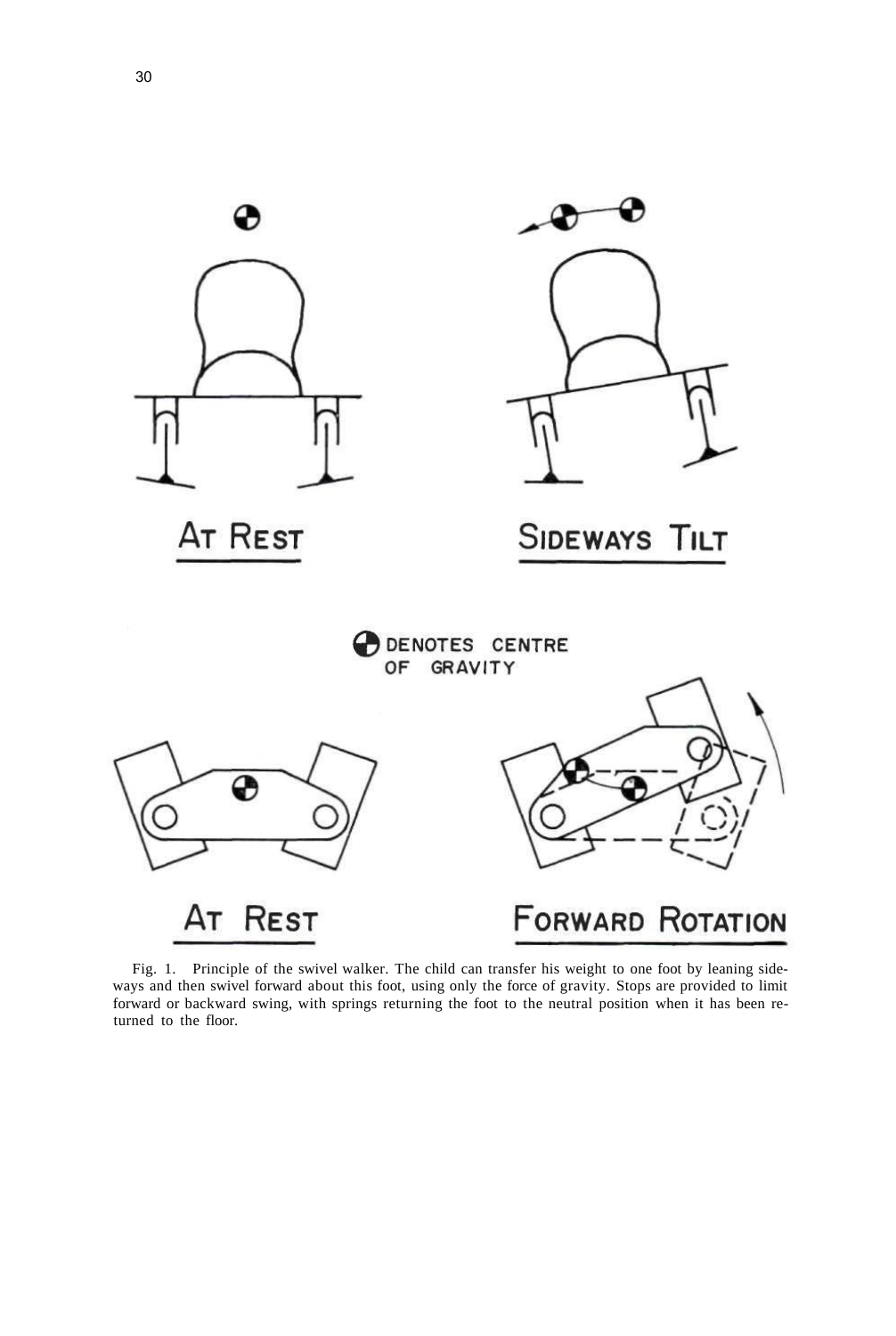

Fig. 2. Basic dimensions of the swivel walker.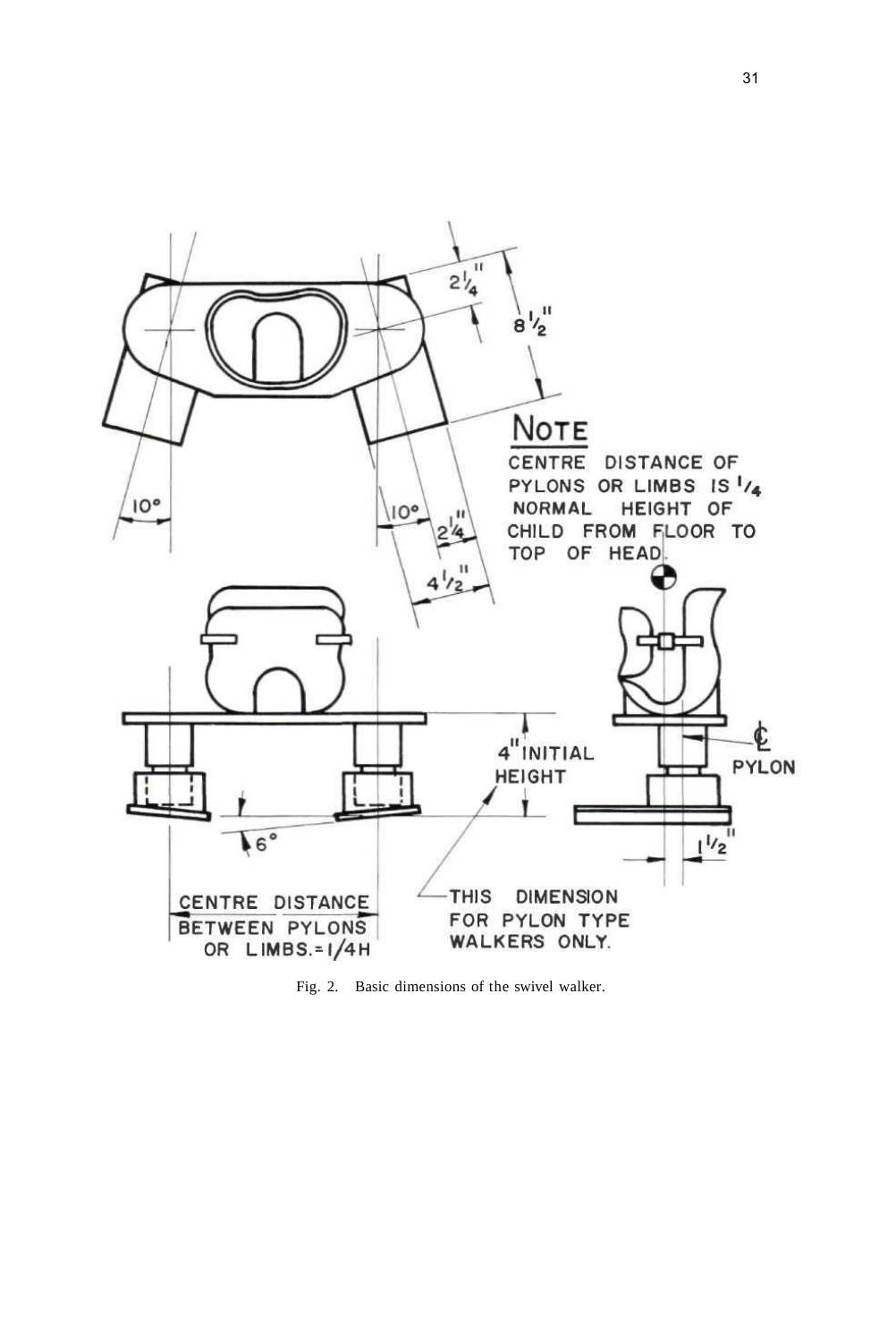

Fig. 3. Measurements required for fabrication of the swivel walker.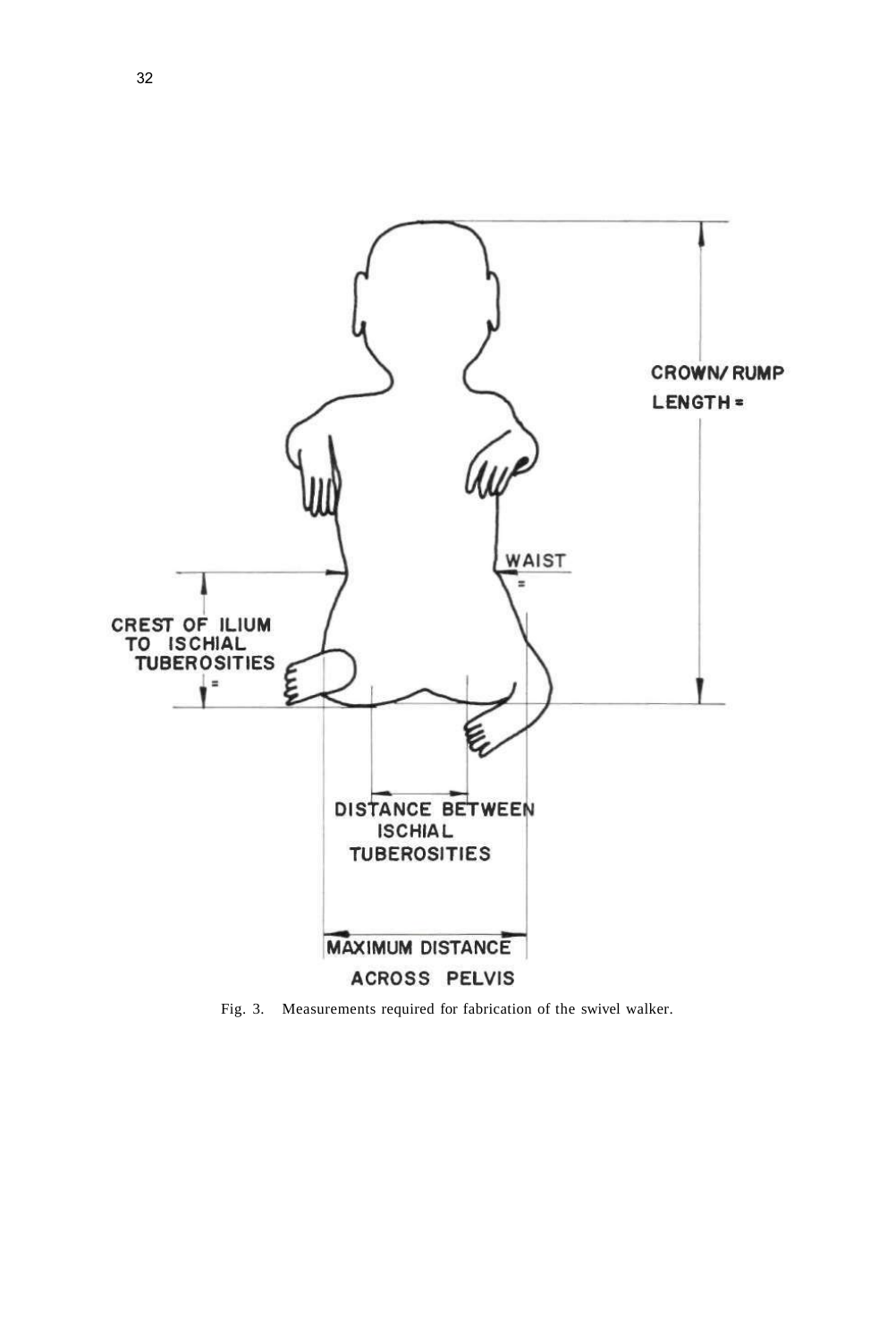

Fig. 4. Modifications of cast.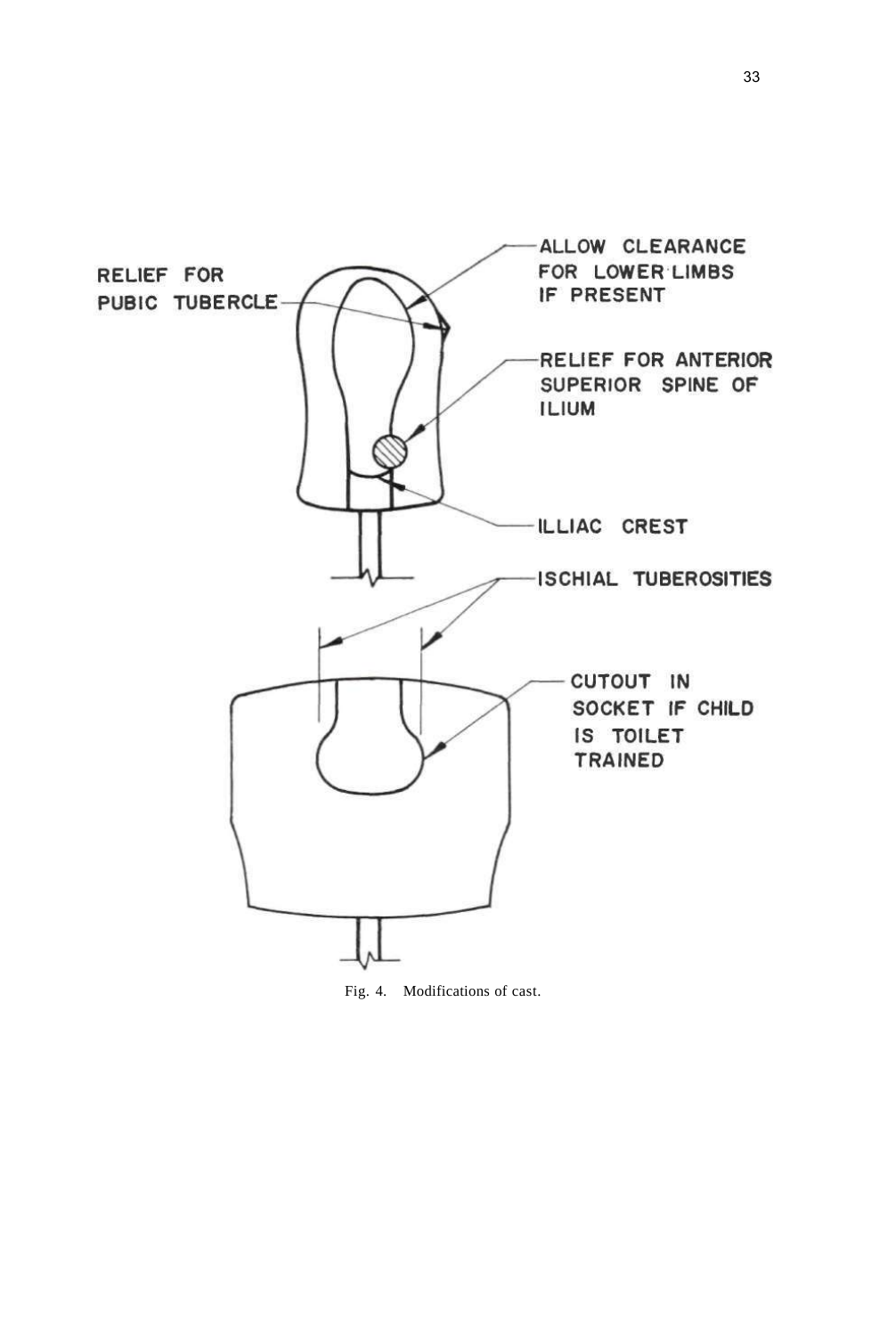NOTE-ALL EDGES ON SOCKET TO BE ROUNDED



Fig. 5. Recommended socket configuration.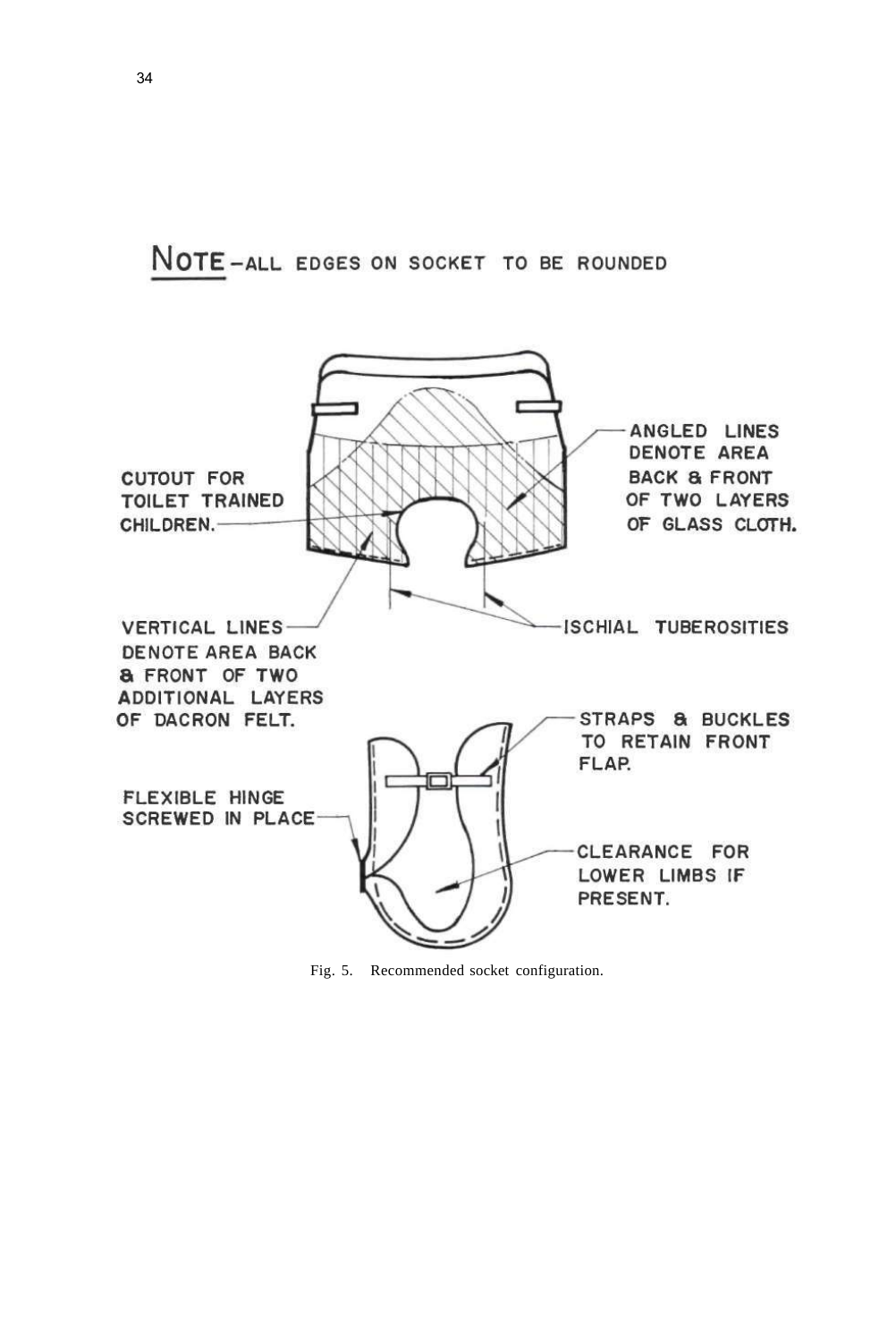

Fig. 6. Assembly of the swivel walker.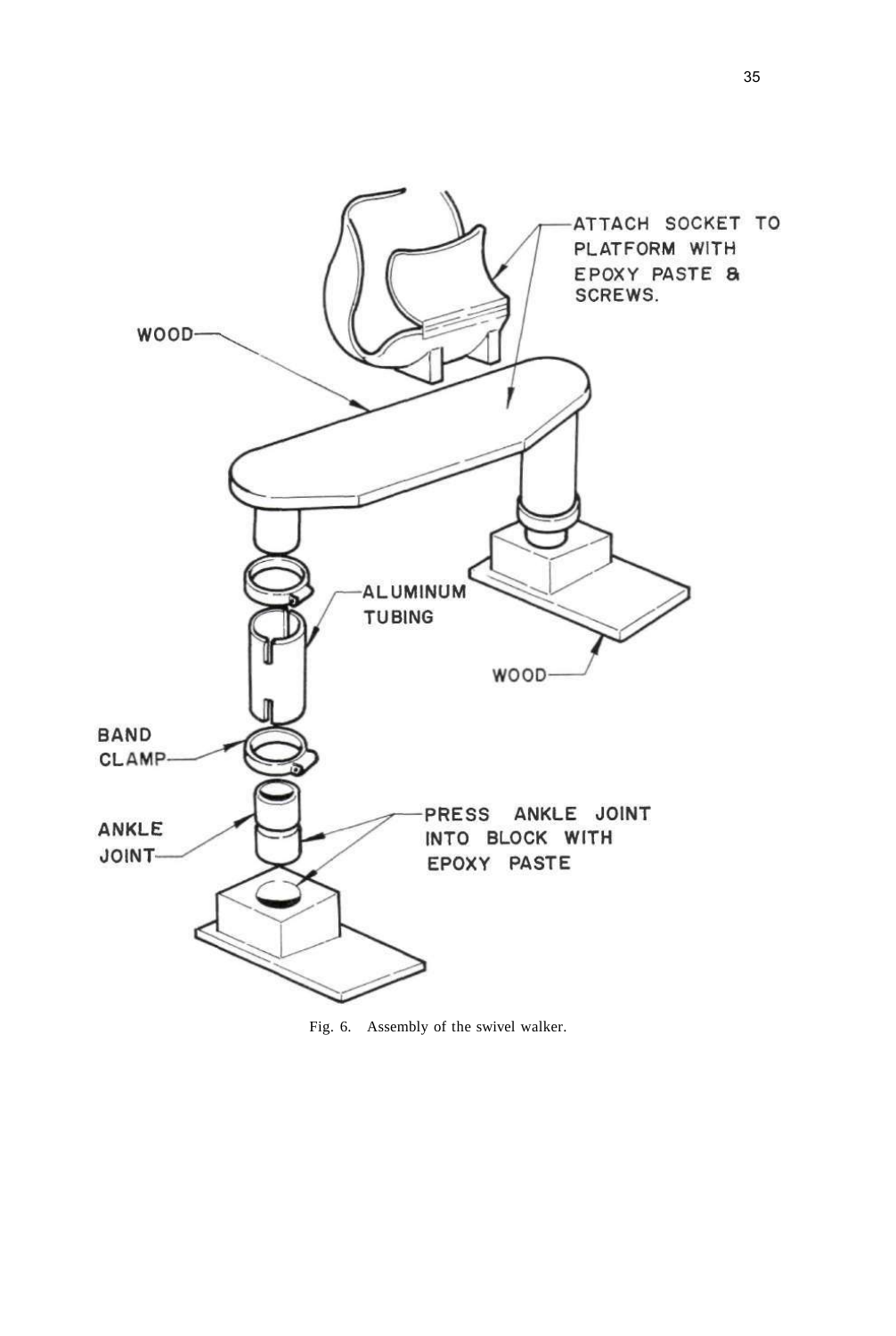as shown in Figure 5 and all edges are rounded and smoothed. Ease of entry and exit is facilitated by an anterior hinge.

A plastic hinge with the trade name of Polyhinge is satisfactory and may be fastened with flat-head wood screws. Either polyester or epoxy paste can be applied to the screw heads to prevent corrosion if necessary.

Wooden blocks are screwed to the base of the socket to provide a level surface for mounting the socket on top of the pylon walker.

The pylons are aluminum tubing, 2-in. outside diameter, 1/16-in. wall thickness. The top ends are fitted with wooden plugs; the bottom ends are fitted over the ankle joints.

The dimensions of the pylon and its placement are based on the "normal" height of the child and are indicated in Figure 3.

An adequate method for fastening the pylons is to slit the ends and use hose clamps (Fig. 6).

### ANKLE JOINT

The ankle joint (Fig. 7), mounted between the pylon and the foot piece, permits rotation of the foot piece about a vertical axis to allow forward and backward swing. As can be seen in Figure 7, the foot piece is returned to a neutral position by a spring-loaded roller. Built-in stops restrict rotation to approximately 39 deg. forward and 11 deg. backward. (It is planned that a simpler, less expensive version of the ankle joint will be available commercially in the near future.)

#### FOOT PIECES

The foot piece (Figs. 2 and 6) consists of a block of wood, a platform sole, and a rubber undersole. The rubber is glued to the wooden platform, which is fastened to the block of wood with glue and screws. The block is bored to receive the lower part of the ankle unit, which is held in place with epoxy resin or paste.

### ALIGNMENT

The main considerations in alignment are (Fig. 2):

The center lines of the ankle joints should fall approximately 1 1/2 in. behind the center of gravity of the child's body.



- When the walker is at rest, the pylons should be vertical.
- The foot platform should tilt about 6 deg. and rest on the medial edge.
- When viewed from above, the foot pieces are rotated out about 10 deg. (This adjustment is made by reaching down inside the pylon with an extension wrench and slackening off the bolt. This releases a tapered shaft, enabling the foot piece and lower ankle housing to be rotated to the desired position.)

## THE COSMETIC SWIVEL WALKER

To improve appearance and to permit the patient to assume a sitting position, the pylons can be replaced with articulated limbs (Fig. 8).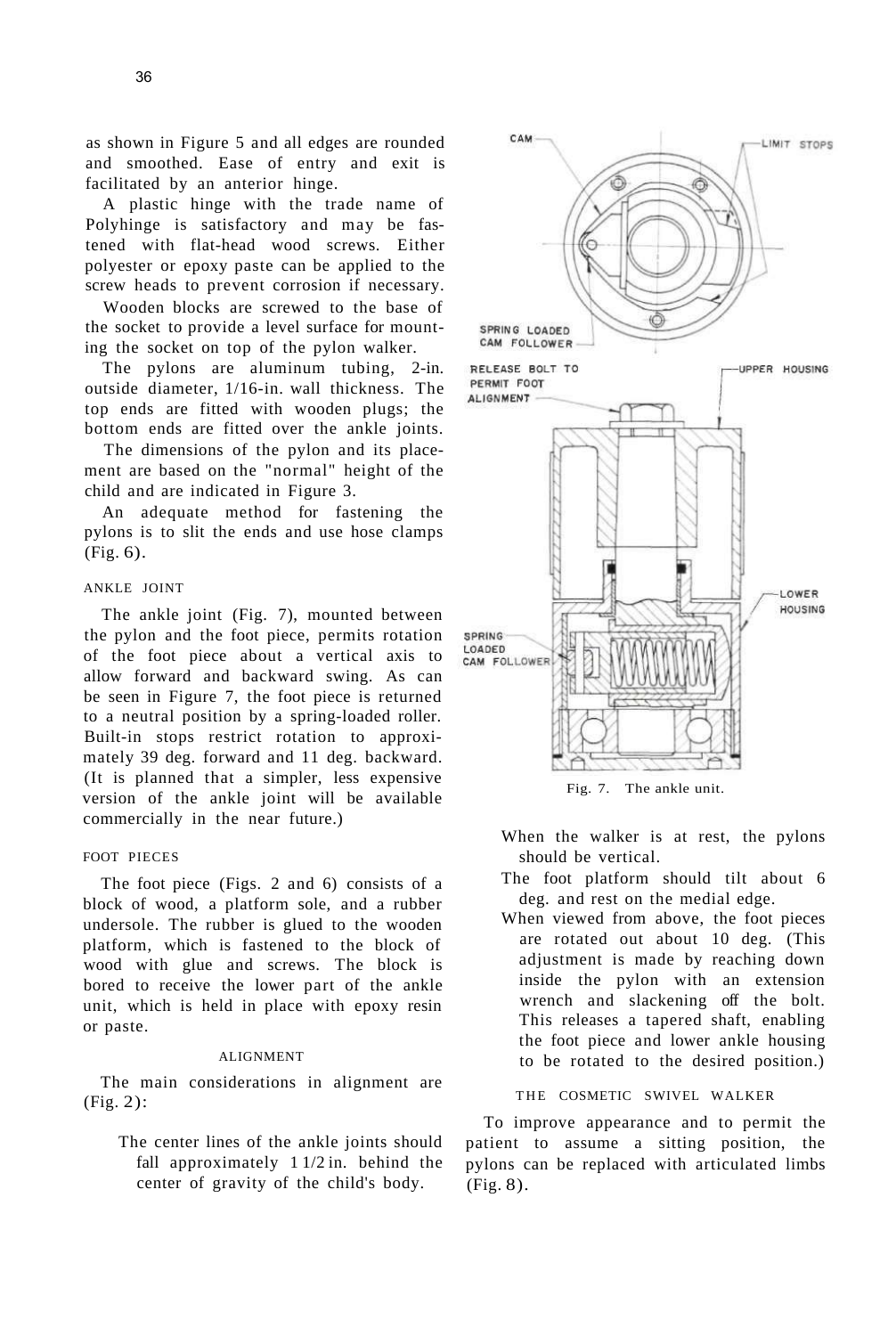

Fig. 8. Swivel walker equipped with articulated limbs to permit sitting, and fabricated to improve cosmesis.

The knee joints and hip joints are those used in a Canadian-type hip-disarticulation prosthesis, and they are aligned in a similar manner. For purposes of stability, the hip joints are placed well forward and the knee joints well back. It is imperative that the alignment between the socket and the foot pieces be identical to that used with the pylon type.

The lateral straps are 1-in. elastic webbing installed with sufficient tension to prevent hip or knee flexion when the limb is lifted clear of the floor. Each strap is attached to the socket and to the lower limb in such a manner that in the standing position the direction of pull is behind the hip joint and in front of the knee joint. In the sitting position, the straps pass in front of the hip joint and behind the knee joint.

The foot is carved from solid wood, bored out to receive the lower housing of the ankle joint. Foot pieces, used for training, are attached by screws through the soles of the shoes into the wooden feet. When the child has progressed to a point where foot pieces can be removed, screws are used to secure the soles of the shoes to the wooden feet. The shoe soles should be flat, with the same 6 deg. tilt from the medial edge.

The shank sections must be hollow so that a wrench may be inserted from the top to adjust the vertical shank bolt.

#### TRAINING

It is recommended that training for young children be commenced by using a lateral rocker as shown in Figure 9 to enable the child to establish balance, to learn and practice the sideways rocking motion, and to establish a rhythm. When the child feels secure in this arrangement, he is transferred to the swivel walker with short pylons and encouraged to go through the same rocking motion. At this point it is necessary to demonstrate to